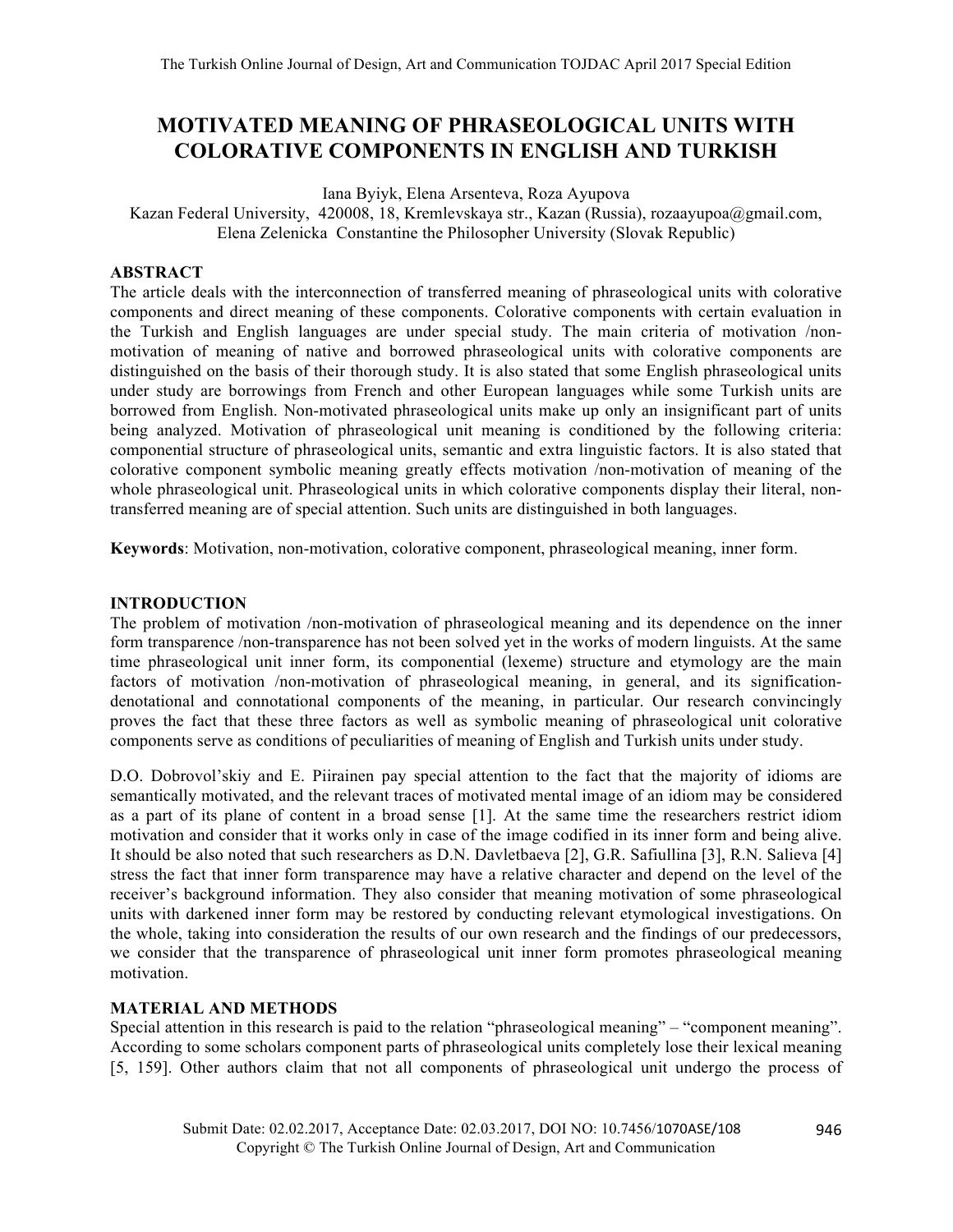abstracting from their lexical meaning; therefore some phraseological units have the meaning that is deducible from that of the component parts [6, 12].

Different methods are used by us to reveal the role of colorative components in phraseological meaning motivation /non-motivation. The use of seme analysis method helps us to find some definite semes in phraseological meaning structure in order to establish the degree of its connection with the meaning of the component under study. We also apply structural-grammatical analysis to deal with direct meanings of both phraseological unit prototypes (which are in fact word combinations) and some definite components of them. Etymological analysis is of great importance in finding out the dynamics of phraseological meaning development and the role of colorative component in it from its appearance in the language up to nowadays. "Phraseological meaning is a conglomeration of various units of sense" [7, 284].

So, thorough study of phraseological meaning demands using different methods of research. Phraseological units for the work were chosen from English and Turkish phraseological dictionaries by using the method of sampling.

### **DISCUSSION**

Our analysis has shown that only about 5% of all English and Turkish phraseological units with colorative components are characterized by non-motivated meaning, their inner form being darkened. To such units belong, e.g., the Americanism *a red dog* with the meaning 'poker (in which the players have 7 cards)', the historical unit *brown Bess* – 'flint-lock (which was used by the British army in the XVIII century)', or the polysemantic jargon phraseological unit *do brown* the meaning of which has an obvious pejorative 'deceive, rob, clean out', and meliorative 'do something thoroughly; up to the mark' evaluations. In the Turkish language there are such phraseological units with non-motivated meaning as *sarı çizmeli Mehmet ağa* (literally: yellow boots Mehmet respected) 'a person nobody knows who he is and where he is from', *dizlerine kara su inmek* (literally: knees black water sink) 'become exhausted by waiting too long or being too tired', *kırmızı dipli mumla davet etmek* (literally: a red bottom of a candle to invite) – 'persuade somebody to come, insist on somebody's coming', *sararıp solmak* (literally: become yellow) 'turn absolutely pale'.

It should be emphasized that intra-linguistic (from American English) and inter-linguistic borrowings have become a significant contribution to the semantic diversity of native English and Turkish phraseological units with colorative component. The process of borrowing enriched the group of phraseological units under analysis with new images, new meanings and enlarged synonymic groups.

In different periods of its development the English language borrowed phraseological units from various European languages in the form of full or partial loan-translations. For example, the phraseological unit *the black bottle* 'poison' is originally a colloquial Americanism. *Do things under the <red> rose* 'do smth. secretly, stealthily', is a partial loan-translation from Latin existing in English in the form *under the rose*. «Etymol. Lat. sub rosa. Rosa used to be a symbol of silence in ancient Rome» [8, 643]. *The Black Death* is a loan-translation of the German unit *der schwarze Tod*, denoting 'plague epidemic in Europe in the XIV century'.

However, most phraseological borrowings in English are of French origin, which refers us to some extralinguistic factors: Norman control during more than two centuries, close cooperation of two nations in the following centuries and their close geographical location. Here are some examples:

The proverb *all cats are grey in the dark /in the night* is a translation-loan of the French paremiological unit *la nuit tous les chats sont gris*. The same can be said about the English set-expressions *black comedy, local color* and French ones *comédie noire, couleur locale*, accordingly.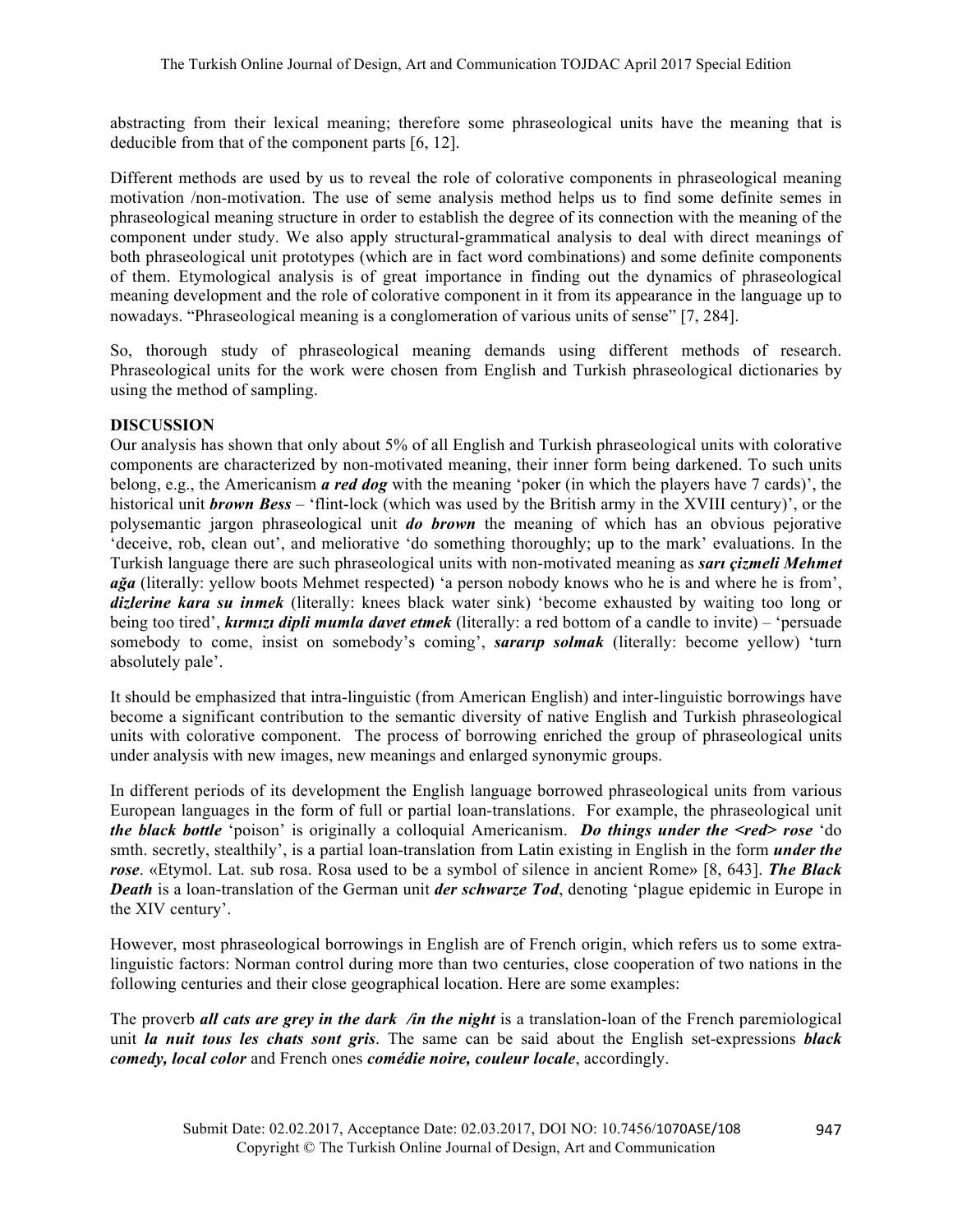Some alterations of component parts of phraseological units could take place in the process of borrowing, which, in their turn, could result in changes in the semantics of these phraseological units. For example, the French unit *par Dieu* 'I swear to god!' was substituted by the euphemism with a colorative component *parbleu* in the process of borrowing, as the result of which there is a colloquial phraseological unit in English *by all that's blue* denoting 'I swear to anything!'.

In Turkish one can come across phraseological units with colorative component borrowed from English by means of translation loans. For example, a well-known expression *kara altın* denoting 'oil' is a wordfor-word translation of the English expression *black gold*, which also tends to become an international setexpression.

Some more set-expressions with the same colorative component *kara* 'black' were borrowed from the English language: *kara koyun* translation-loan of *black sheep, kara borsa* – from the English *black market*.

Some Spanish phraseological units were borrowed by Turkish through the English language, e.g.: *mavi kan* (literally: blue blood) with the meaning 'aristocratic background'; *kırmızı rengin boğayı kızdırmak* (literally: red colour makes a bull furious) denoting 'make someone lose his temper'.

Some French phraseological units came to the Turkish language in the same way, e.g.: *dünyaya pembe gözlükle bakmak* (literally: to look at the world through rose-coloured glasses).

## **RESULTS**

Detailed analysis of semantics of native and borrowed phraseological units with colorative component in Turkish and English enables us to distinguish three criteria of phraseological meaning being motivated or not motivated: 1) criterion of component parts; 2) semantic; 3) extra-linguistic ones. A number of examples demonstrate a combination of two or even three criteria which play an important role in this process. However, in the current paper we deal with only one of these criteria – that of component parts.

Analyzing semantics of phraseological units with colorative component we find out, that this criterion works, as a rule, under the influence of the symbolic meaning of the colour mentioned in the meaning of the whole unit. It should also be mentioned that in the meaning of some phraseological units colorative component realizes its direct meaning. Usually such phraseological units denote a colour of clothes of some special group of people or peculiarities of their appearance. It occurs rather often that such units are etymologically related to some historic events, which means that the fact of their meaning being motivated is also conditioned by the extra-linguistic factor. For example, a unit *a Green Beret* is common name used by people outside of the military to describe one who is a member of English (later also American) commando team, which was determined by the colour of their caps.

The phraseological unit the *Black and Tans* was used to denote 'punitive forces participating in suppressions of Sinn Fein movement in Ireland in 1920'. As the etymological references witness, they were called so due to their uniform colours being black and yellowish brown [8, 86].

Again, it was because of the colour of their uniform, that English soldiers were called metaphorically *red coats* and sailors - *blue coats*. In the American variant of the English language the second phraseological unit has the meaning 'soldiers of the North states during the Civil War in 1861-65' and it is also connected with the colour of their uniform. The Armies of North and South states in that Civil War in the USA were called the Blue and the Gray, as the colour of the uniform of South states soldiers was grey, while that of North states soldiers was blue. The phraseological unit *the boys /men/ in blue* denoting sailors and policemen is also motivated by the colour of their uniform. Black colour of clothes of clergymen was the reason of calling them metaphorically *black coats*. In this case the colorative component *black* realizes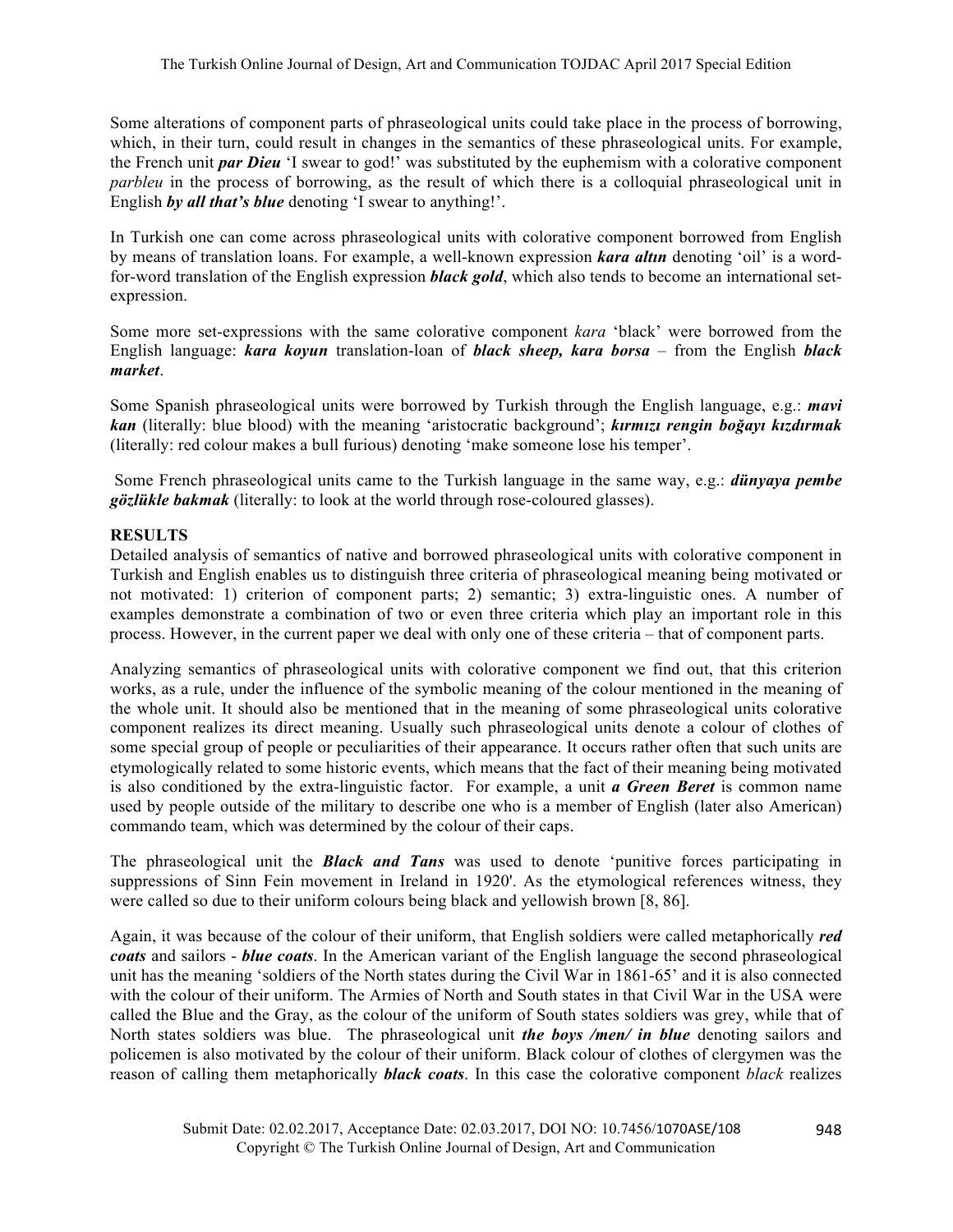both a direct meaning and a figurative one, since the unit is used in the pejorative meaning of 'black soutane'. So the emotive component of the connotation of this unit is, as a rule, disdainfulness.

The meaning of the phraseological units *the dark <Oxford> blues* 'Oxford University sports team' and *the light <Cambridge> blues* 'Cambridge University sports team' (according to the colour of their sportswear) is motivated by the component denoting the colour of these teams sportswear.

It is also worth dwelling upon phraseological nominations of books related to the colour of their covers. The phraseological unit the *Blue Book* can be used to denote various editions with the same blue colour referring to: 1) official records (of the English Parliament commissions or Privy Councils); 2) American references (reference of names of people working in government positions in the USA); 3) a list of people playing an important role in the life of the society; calendar of the high society life; 4) reference book (e.g.: the address book). Books published in red cover are usually called the *Red Book*. This phraseological unit can denote the following: 1) pedigree book of noble families; 2) the book with the list of dying out species protected by law. *The Red Book* acquired the second meaning due to the symbolic meaning of the component "red" – "attracting attention to some danger".

A polysemantic phraseological unit *a blue ribbon* demonstrates an interesting way of meaning development. Its first meaning is fully motivated 'Order of the Garter'. Since members of this order are known for their sobriety, the aforementioned phraseological unit acquires a metaphorical meaning 'a badge of a member of sobriety society'. This is the way how the phraseological unit *a blue ribbon army* denoting 'sobriety society' appeared. This unit has one more meaning 'the first prize, the highest award' the development of which can be referred to the fact that it was an honour for members of Order of the Garter to receive this order as the highest award.

The black colour of skin of the African Americans underlies the meaning of *the Black Belt* - Southern regions of the USA in which the majority of the population is African American. *The Black Belt* stretches from Virginia through the North and South Carolina, Georgia, Alabama, Mississippi and Louisiana to Texas.

The red colour is intensified by the expressive word *agony* in the phraseological unit *agony in red*. The complete expression has a playful sense and means 'a scarlet outfit'.

In the Turkish language we find a number of verbal and substantive phraseological units where the colour component is used in its direct meaning.

For example, in the phraseological unit *ateş gibi kırmızı olmak* (literally: fire as red become) with the meaning 'to turn red like fire, to turn red with hatred' the component *red* extends its meaning completely to the whole phraseological unit.

Substantive phraseological units *kara gözlü* with the meaning 'dark-eyed, having dark eyes' and *mavi gözlü* with the meaning 'blue-eyed, having blue eyes' contain colour components *kara* and *mavi* which are used in their direct, non-figurative, meaning.

The denotation of red colour *kırmızı* and scarlet colour *al* is used in the Turkish phraseological units *kırmızı dudakları* (literally: red lips) with the meaning 'red, bright lips' and *al dudakları* with the meaning (literally: scarlet lips) 'scarlet lips, beautiful lips'.

For native Turkish speakers the white colour in the expression *yüzü beyaz olmak* (literally: the face turned white) has its direct meaning.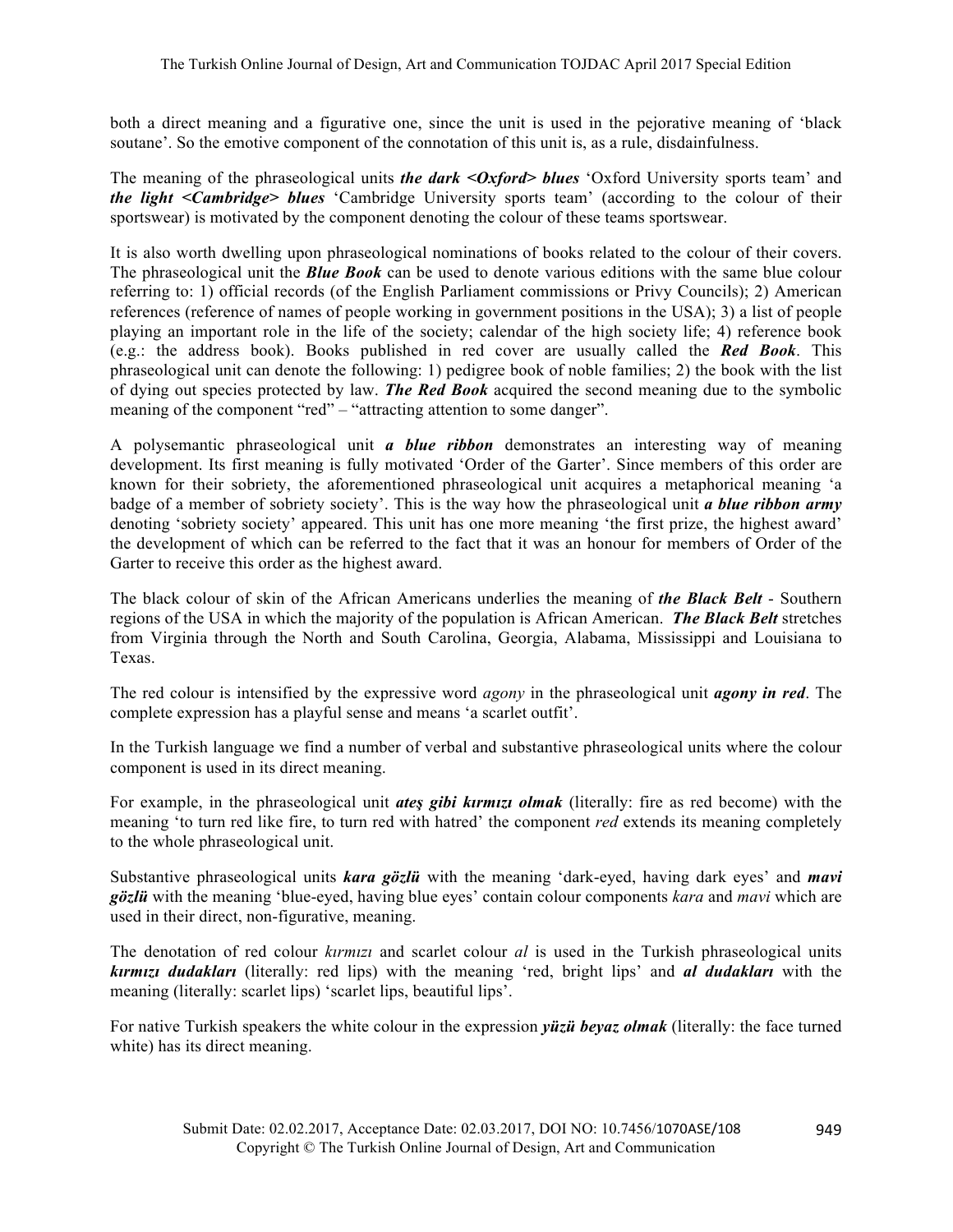While conducting the research of a motivated/ non-motivated meaning of phraseological units with an onomatopoeic component in the English and German languages, E.F.Arsenteva and A.A.Nurullova came to the conclusion that both the meaning of the onomatopoeic component and the inner form (or the image) of a phraseological unit can determine the motivation/ non-motivation of its meaning [9]. Three groups of phraseological units were determined as a result of the analysis: the meaning of phraseological units of the first group is motivated both by the meaning of the onomatopoeic component and by its inner form; the meaning of phraseological units of the second group is absolutely non-motivated; the third group contains phraseological units the meaning of which is motivated in terms of their inner form but non-motivated in terms of semantics of the onomatopoeic component.

Further research of E.F.Arsenteva and A.A.Nurullova proved that onomatopoeic components in the transferred meaning of German phraseological units play different motivational role. Similar role of realia components related to the "realia of this or that nation connected with their culture, religion, or some geographical or proper names" has been identified in the generalized meaning of phraseological units [9, 267]. Authors of some other works also come to similar conclusions by analyzing formal characteristics of phraseological and paremiological units and their meanings.

The research by European scientists E. Piirainen [1] and B. Lediana [10] also demonstrates that the motivation of phraseological meaning may be determined by certain components. They explain that nonmotivation can result from the unawareness of the meaning of a certain phraseological unit component by some modern native speakers.

## **CONCLUSIONS**

In all the researches above, the scholars, while conducting the analysis of the relations of phraseological or paremiological unit meaning and the meaning of their components, or formal characteristics of these units, came to the conclusion that they are related in a certain way. Our research has proved the same. Thus, our analysis of phraseological units with colorative component has demonstrated that the component (lexeme) factor can be revealed when the direct meaning of the colour component is transferred into the semantics of the phraseological unit itself. In a number of cases the meaning can be etymologically motivated by some historical phenomenon and in this case, as a rule, we deal with historicisms in the English language (extra-linguistic factor is added). It is also worth mentioning that some components of the English phraseological units are capitalized, such spelling is historically motivated and is not determined by any spelling rules.

## **ACKNOWLEDGEMENTS**

The work is performed according to the Russian Government Program of Competitive Growth of Kazan Federal University.

## **REFERENCES**

Piirainen, E. & D. Dobrovol'skij. (2010). Idioms: Motivation and Etymology. Yearbook of Phraseology. 1. 73-96.

Davletbaeva, D. (2015). Conceptual knowledge in the interpretation of idioms. Journal of Language and Literature. 6 (1). 240-244.

Safiullina, G. R. (2000). Frazeolojicheskie edinitsy s zatemnennoy vnutrenney formoy v angliyskom i turetskom yazikah: Diss. kand. filol. nauk. Kazan: Kazanskij Federalnyj Universitet.

Salieva, R.N. (2011). Netransformirovannye frazeologicheskie edinitsy s prozrachnoy vnutrenney formoy v kontekste v angliyskom i russkom yazikah. Vestnik Chelyabinskogo gosudarstvennogo universiteta. 13 (228). 128-134.

Vinogradov, V.V. (1977). Ob osnovnykh tipakh russkoy frazeologicheskoy edinitsy. Izbrannye Trudy. Lexikologia i lexicografia. Moscow: Nauka.